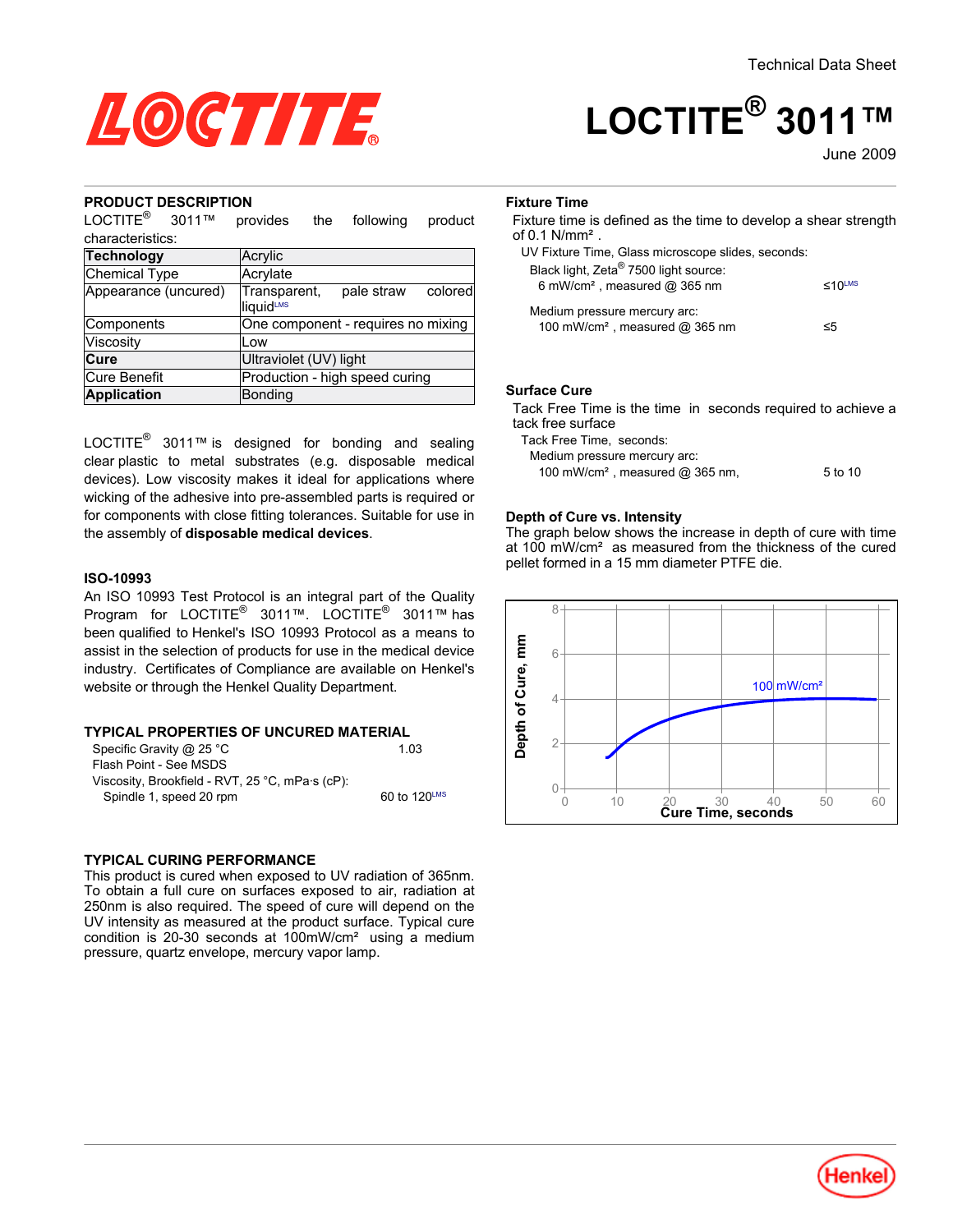# **TYPICAL PROPERTIES OF CURED MATERIAL**

| <b>Physical Properties</b>                                        |                            |                      |
|-------------------------------------------------------------------|----------------------------|----------------------|
| Coefficient of Thermal Expansion,<br>ISO 11359-2, K <sup>.1</sup> |                            | $100 \times 10^{-6}$ |
| Coefficient of Thermal Conductivity, ISO 8302,<br>$W/(m \cdot K)$ |                            | 0.1                  |
| Glass Transition Temperature, ASTM E 228, °C                      |                            | 45                   |
| Volume Shrinkage, %                                               |                            | 8                    |
| Shore Hardness, ISO 868, Durometer D                              |                            | 68                   |
| Elongation, at break, ISO 527-3, %                                |                            | 160                  |
| Tensile Strength, at break, ISO 527-3                             | N/mm <sup>2</sup><br>(psi) | 9<br>(1,300)         |
| Tensile Modulus, ISO 527-3                                        | N/mm <sup>2</sup><br>(psi) | 420<br>(61,000)      |
| UV Depth of Cure, mm:                                             |                            |                      |
| 100 mW/cm <sup>2</sup> , measured $@365$ nm, for 20 seconds       |                            | $\geq$ 0.8LMS        |

# **TYPICAL PERFORMANCE OF CURED MATERIAL**

# **Adhesive Properties**

| Cured $@$ 100 mW/cm <sup>2</sup> , measured $@$ 365 nm, for 40 seconds |                   |                            |  |
|------------------------------------------------------------------------|-------------------|----------------------------|--|
| Lap Shear Strength, ISO 4587:                                          |                   |                            |  |
| PVC to Glass                                                           | N/mm <sup>2</sup> | 1 to 5                     |  |
|                                                                        |                   | $(psi)$ $(145 to 725)$     |  |
| Polycarbonate to Glass                                                 | N/mm <sup>2</sup> | 1 to 5                     |  |
|                                                                        | (psi)             | $(145 \text{ to } 725)$    |  |
| ABS to Glass                                                           | $N/mm2$ 1 to 5    |                            |  |
|                                                                        | (psi)             | (145 to 725)               |  |
| Tensile Strength, ISO 6922:                                            |                   |                            |  |
| Steel pin (grit blasted) to Glass                                      | N/mm <sup>2</sup> | .5 to 15                   |  |
|                                                                        | (psi)             | $(725 \text{ to } 2, 175)$ |  |
|                                                                        |                   |                            |  |

# **TYPICAL ENVIRONMENTAL RESISTANCE**

Cured @ 100 mW/cm², measured @ 365 nm, for 10 seconds plus 1 week @ 22 °C

Tensile Strength, ISO 6922: Steel pin (grit blasted) to Glass

# **Hot Strength**



# **Heat Aging**

Aged at temperature indicated and tested @ 22 °C



# **Chemical/Solvent Resistance**

Aged under conditions indicated and tested @ 22 °C.

|                                  |    | % of initial strength |       |        |
|----------------------------------|----|-----------------------|-------|--------|
| Environment                      | °C | 100 h                 | 500 h | 1000 h |
| Heat/humidity 90% RH             | 40 | 65                    | 40    | 30     |
| Gasoline                         | 22 | 85                    | 85    | 85     |
| Freon TA                         | 22 | 85                    | 75    |        |
| Industrial methylated<br>spirits | 22 | 80                    | 10    |        |

# **Effects of Sterilization**

In general, products similiar in composition to  $LOCTITE^{\odot}$ 3011™ subjected to standard sterilization methods, such as EtO and Gamma Radiation (25 to 50 kiloGrays cumulative) show excellent bond strength retention. LOCTITE<sup>®</sup> 3011™ maintains bond strength after 1 cycle of steam autoclave. It is recommended that customers test specific parts after subjecting them to the perferred sterilization method. Consult with Loctite<sup>®</sup> for a product recommendation if your device will see more than 3 sterilization cycles.

# **GENERAL INFORMATION**

**This product is not recommended for use in pure oxygen and/or oxygen rich systems and should not be selected as a sealant for chlorine or other strong oxidizing materials**

**For safe handling information on this product, consult the Material Safety Data Sheet (MSDS).**